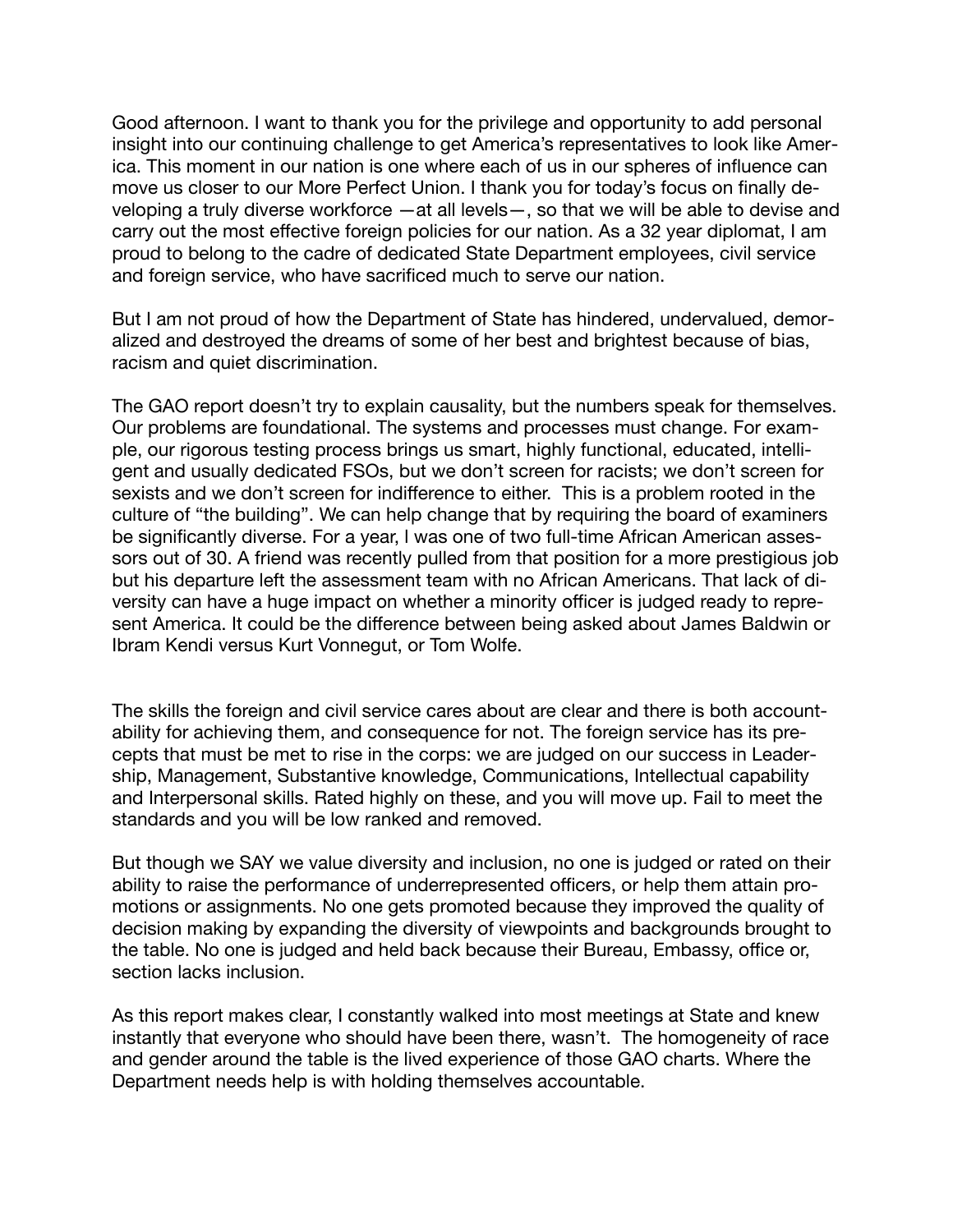Without accountability for those who select, assign and promote employees, up and down the ranks, nothing will change. It will continue to be easy and acceptable to overlook, leave out, and avoid hiring both women and minority officers. And these valuable employees will continue to stagnant, grow frustrated and leave.

To finally get this right in the foreign and civil service, every promotion, job prospect, professional development, assignment or any other professional progress or accolade must depend, in part, on the ability to ensure inclusion and development of underrepresented talent.

Just as I knew my ability to communicate in Arabic would allow me to speak about my substantive knowledge of the region and my supervisor to cite my communications skills for promotion consideration, today's diplomats must know their encouragement of underrepresented officers; their mentoring efforts will allow them to speak about their inclusion skills, and their supervisors to provide concrete examples of their support for diversity. These abilities must be required for them to move up the ranks. It's time to add inclusion promotion. It's not rocket science. If you want the workforce to care, make it clear that promoting inclusion counts. Every employee quickly learns what skills and assignments the Department considers "career enhancing", and what is just words on paper.

The ability to improve the Department's performance sits in many places including the Director General's office and individual bureaus. Any perceived responsibility for increasing diversity is so diffuse that everyone gets to throw up their hands and say, "not me!" No one senior official has the responsibility or authority to FOCUS on this foundational issue. Or, to hold others to account. Progress comes down to personal decisions or serendipity. The title of "Chief Diversity Officer" at State sits in the office of Civil Rights.

The Department has implemented several programs that help level the playing field for underrepresented minorities, and then allowed them to be used as yet another entry point for majority applicants. In the civil service at State, there's a saying, " women get the training, men get the jobs". These programs often falter in the face of disinterest, animosity, pushback or the threat of lawsuits from majority applicants. My class of 52 had 2 blacks, two Asians and 13 women. I remember joyfully attending a happy hour gathering as a new FSO, and overhearing a group of guys derisively speculating on which women had used the Mustang program to get in. Majority Americans hold 87% of the executive positions in the State Department and you can find some in the Department who think that's not enough!

Without clear specific directives, requirements and accountability, we will not get this done.

No one wants to undermine the professional foreign service by eliminating a healthy ladder to senior positions for any FSO, but there is no accountability for Departmentwide, bureau-wide, or individual effort to improve representation.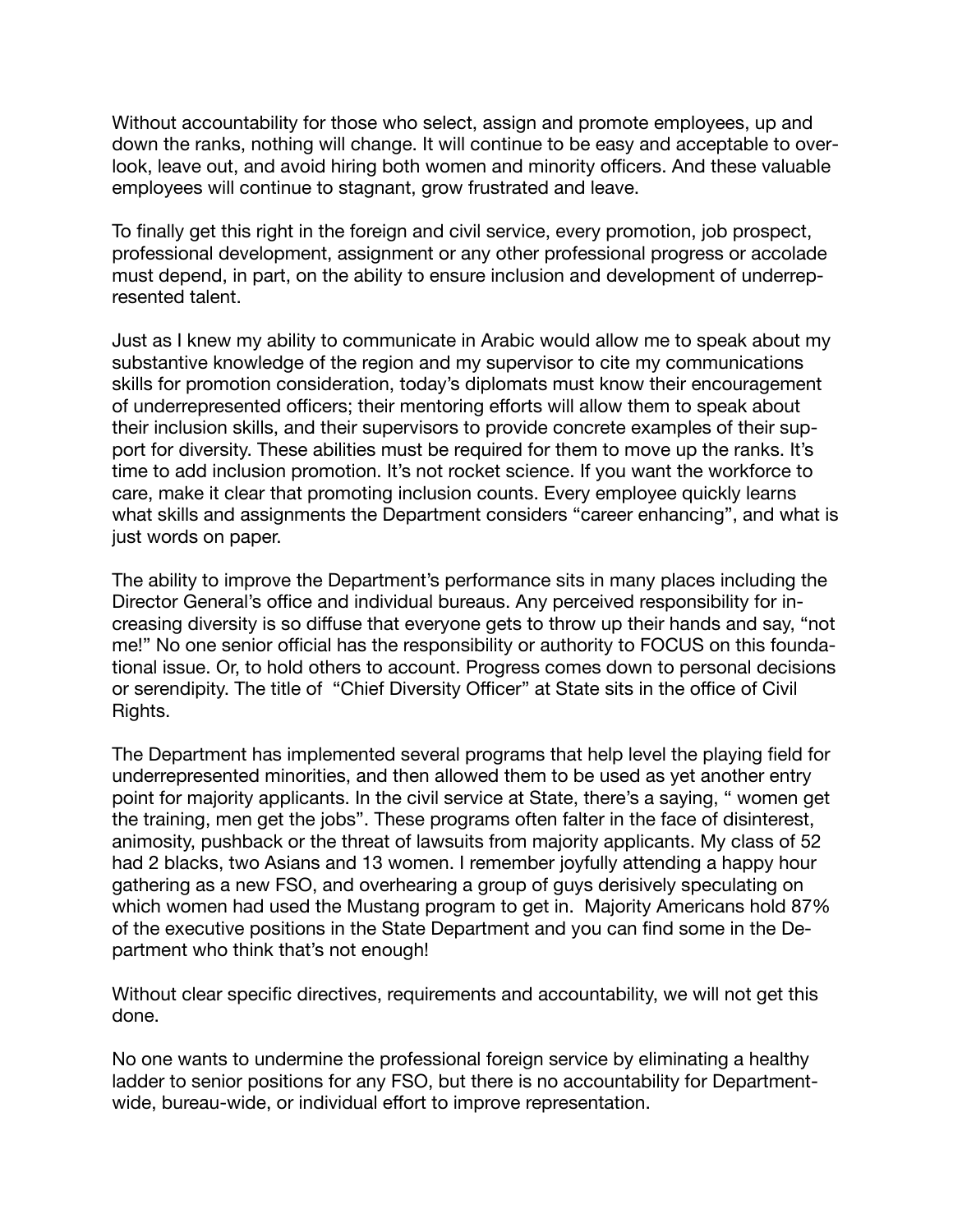Favors are paid. favorites are rewarded. The process is opaque and often inexplicable. Hurdles for experienced and capable civil servants to transfer to the foreign service are unnecessarily high.

Many individual officers place inclusion as a priority. I have been a beneficiary of those officers. I was lucky that they made the effort and saw something in me that pushed them to sponsor me for jobs and promotions. But the "building" often works against such efforts. When I interviewed for a DCM job with a black woman, I was thrilled. There are always so few and she was dynamic! The interview went so well, I was certain I would get the job. Imagine my shock when she told me she didn't feel safe having an all black front office; that she felt compelled to select a white male to protect herself. I thanked her sincerely for her honesty; l meant it, but I cried when I got home. I felt betrayed by a culture that crushed the courage of even those who knew how important such courage was! And I swore I would stand up for my choice, whomever it was, when I got the chance to make that decision. However, when I became an Ambassador-designee, my first choice for DCM was a highly qualified African American male who as a management officer, could offset my strengths. The bureau told me the choice was not mine and assigned a less capable white male, who was their candidate.

I must say frankly: The culture of the building is to assume that minority, particularly African American and Hispanic officers, and sometimes women are less capable. For example.

During my training to join the Board of Examiners, I, and the 20+ other incoming assessors were told, and I quote, "African Americans have cognitive difficulties with large amounts of reading material." Am I certain that assertion colored the assessment of every black officer who was tested that year? Of course!

Many, if not most Department of State employees believe that not entering the service through the FSOT means you haven't/couldn't meet the same standards as "real" FSOs. Many have no idea that there are 9 categories of candidates for the oral exam who do NOT have to take the written exam to enter the foreign service. These include Boren, AAAS, Truman and Presidential Management Fellows. Very few in the Department know that Pickering and Rangels are in the ONLY category of Fellows that MUST take the written exam! There is a presumption in the Department, that all white officers took the exam and are therefore worthy of being an FSO, and that all black and Hispanic officers likely did not. It is a damaging assumption that burdens these incredible officers and one the Department could correct easily and has not. If you are presumed to have not met the standards, no one will want to hire you.

We all know that increasing diversity of all kinds among national security professionals improves policy outcomes and ensures we benefit from all of the best talent our nation has to offer. We have to take the examples of the State Department individuals who get this right and turn them into the Agency that gets this right. The talent is there, the ability is there and the time is now.